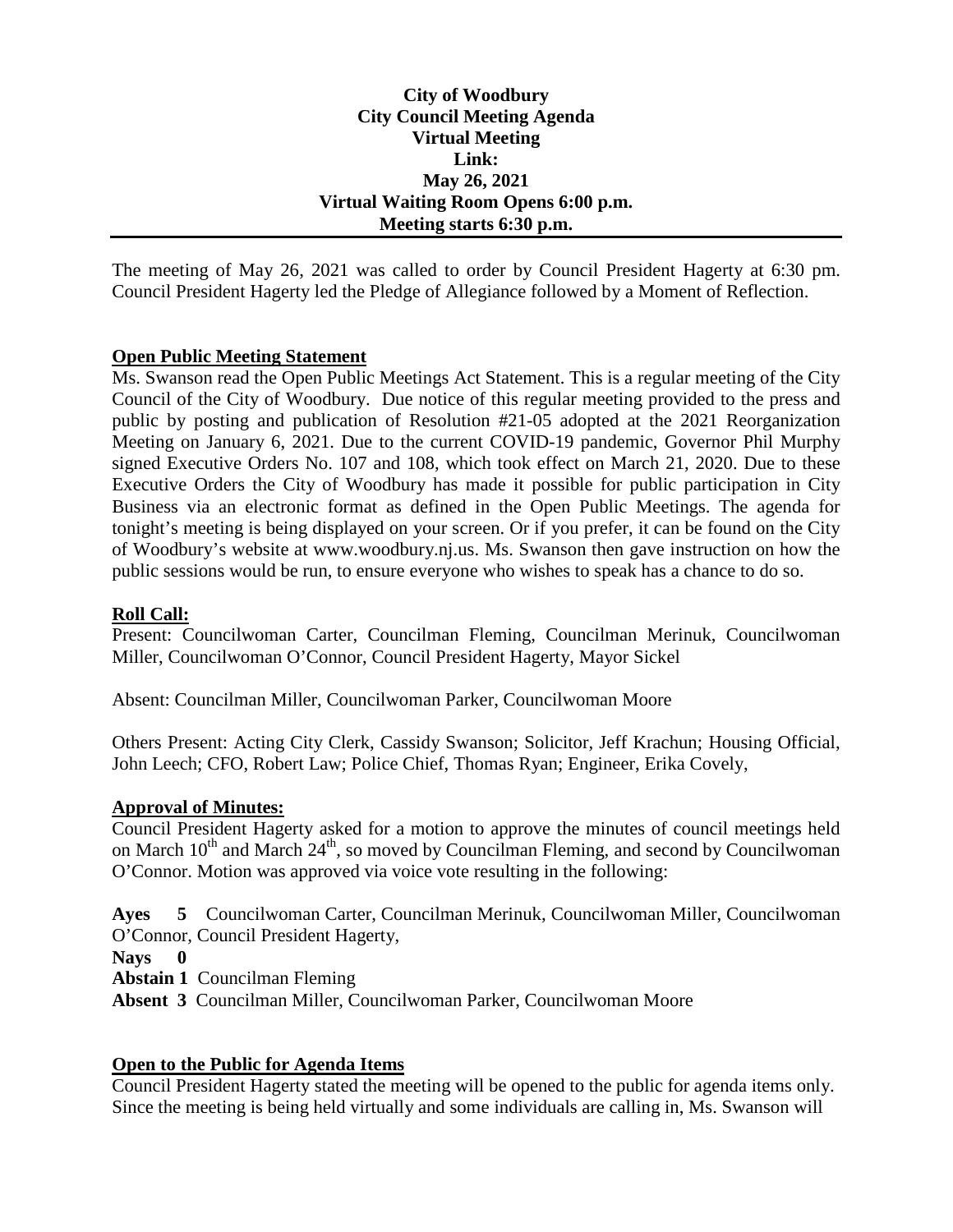read the agenda items aloud. Ms. Swanson then read the titles of the Ordinances and Resolutions. Ms. Swanson went on to give instructions again on how the public can be heard at this time. Councilman Fleming made a motion to open to the public, seconded by Councilman Merinuk. Motion approved by unanimous voice vote.

Jared Hunter – 23 N Drexel ST. – Mr. Hunter inquired if there will be an in depth discussion of the city's budget. CFO, Robert Law answered. He then inquired about an earlier version of the agenda including a resolution about the firework display, and wanted to know why it was removed and if there are any updates. Council President Hagerty answered.

Kaylyn Roger – 224 Delaware St. – Ms. Roger inquired about the budget being determined solely by the finance committee or if it's a joint effort with the help of City Council and our Mayor. CFO, Robert Law answered. She then inquired who was on our finance committee and if there a date set for the public to view. CFO, Robert Law answered. CFO, Robert Law answered. Ms. Roger then expressed that she hopes there is more transparency compared to last year in posting of budget.

Hearing no one, Councilman Merinuk made a motion to close to the public, seconded by Councilman Fleming. Motion approved by unanimous voice vote.

**RESOLUTION NO. 21-86** RESOLUTION OF THE CITY COUNCIL OF THE CITY OF WOODBURY TO ANTICIPATE MISCELLANEOUS REVENUES IN THE 2021 BUDGET USING THE THREE-YEAR AVERAGE OF REALIZED REVENUES FROM THE PRIOR THREE YEARS Councilman Fleming made a motion to adopt Resolution No. 21-86, seconded by, Councilman Merinuk. Motion approved by a roll call vote resulting in the following:

**Ayes 6** Councilwoman Carter, Councilman Fleming, Councilman Merinuk, Councilwoman Miller, Councilwoman O'Connor, Council President Hagerty **Nays 0 Absent 3** Councilman Miller, Councilwoman Parker, Councilwoman Moore

**RESOLUTION NO. 21-87** RESOLUTION OF THE CITY COUNCIL OF THE CITY OF WOODBURY INTRODUCING THE 2021 ANNUAL BUDGET OF THE CITY OF WOODBURY Councilman Fleming made a motion to adopt Resolution No. 21-87 seconded by, Councilman Merinuk. Motion approved by a roll call vote resulting in the following:

Councilman Fleming expressed that the proposed 2021 budget is very tight. He stated that we were hoping to utilize funding from the federal COVID-19 relief bill, but that option was not available. He stated that we are hoping to have funds by the end of the year, with the potential to help the 2022 budget. He reiterated that the Finance Committee began working on the budget in 2020, and because the city went through a reevaluation in 2019, by comparing 2020, the 2021 budget will require a conversion of the 2020 rate for the 2021 new assessed values. Appeals on the 2019 reevaluations have already resulted in reductions in our net value taxable of about 1 million dollars which has affected the budget. After the conversion the proposed tax increase in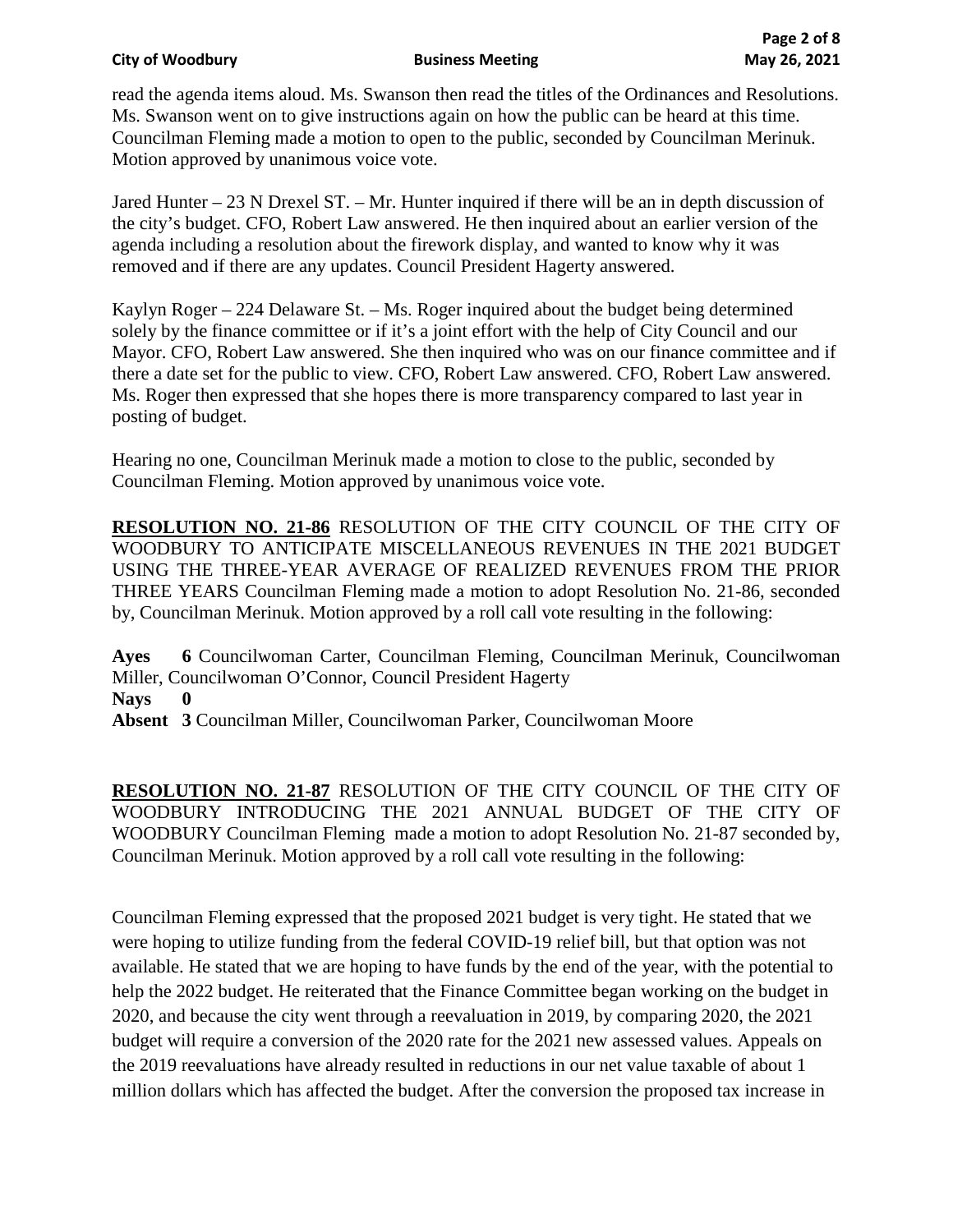the introduced budget is \$1.95 per \$100 of assessed value. Once Council and the DSA review the budget we will have a public hearing for input. Prior to the hearing our auditors will make a detailed presentation including major items in the budget. It is important to understand that this is a unique year and home owners will have tax increases as a result of a multitude of factors including the 2019 assessed value and the new proposed tax rate. Councilman Fleming mentioned if anyone has any questions or would like to discuss the budget, he is more than happy to meet or speak with them.

**Ayes 6** Councilwoman Carter, Councilman Fleming, Councilman Merinuk, Councilwoman Miller, Councilwoman O'Connor, Council President Hagerty **Nays 0 Absent 3** Councilman Miller, Councilwoman Parker, Councilwoman Moore

# **Committee Reports**

Councilwoman O'Connor– Public Safety – At our most recent public safety meeting on May  $17<sup>th</sup>$ , there were three segments that were focused on being preparedness and training for our officers, concerns of business owners and residents as well as community relations. All officers are required to complete de-escalation training. We also had a presentation by Councilwoman Moore on equity, diversity and inclusion. The feedback we received from residents and business owners were concerns about parking, patrolling, loitering in commercial areas and speeding. Our police department is doing a great job of staying aware and actively participating in local events.

# **Report of the Mayor**

Mayor Sickel – All summer long we will be offering free yoga June through September taught by Bijon Ponds. The first session is will take place on June  $4<sup>th</sup>$  at 6:30PM. There will be a movie night on June 11 at Bell Lake featuring the movie, Missing link. On June  $13<sup>th</sup>$  we will host our second green team initiative. Donna Clementoni and Councilwoman O'Connor made created a very good history piece that will be featured in the June edition of the Mayor's newsletter.

# **Report of the City Clerk**

Ms. Swanson – As friendly reminder Monday is Memorial Day and all City buildings, and the Woodbury Public Library will be closed. There also will be no trash and waste pick up on Monday. This week, following a meeting with the Board of Elections, Ms. Swanson will have details on the upcoming election and polling procedures.

### **Department Announcements**

Mr. Leech – Code Enforcement – Mr. Leech shared the April property maintenance report and compared the numbers from April of 2020 to April of 2021.There were 17 notices of order comparison to 4 last year. There were 13 court summons issued as opposed to 2 last year. There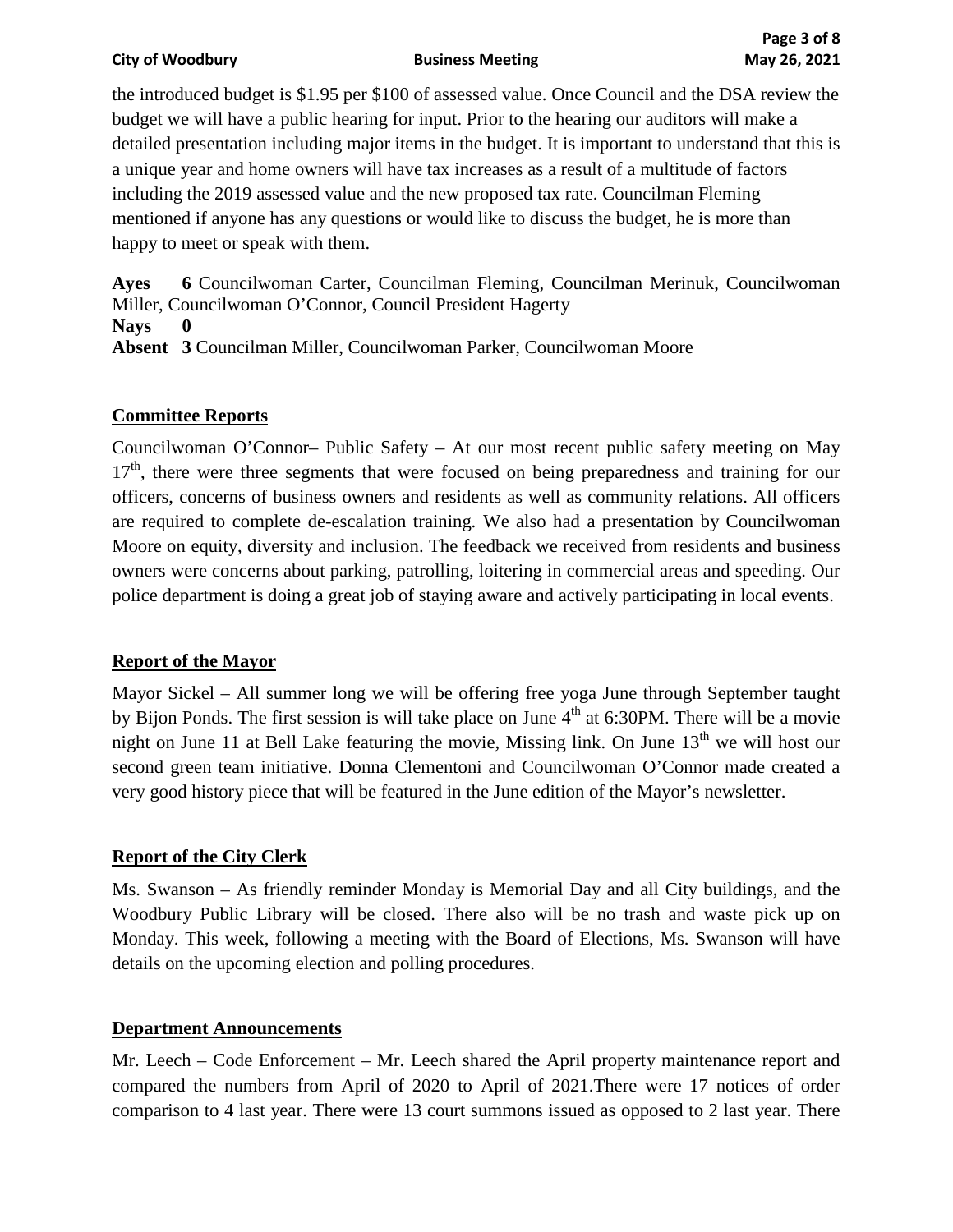were 64 housing inspections versus 49 last year. 10 vehicles were removed from private properties as opposed to none last year. Notices of mattresses not being bagged, remained zero for April of 2020 and 2021.

Mrs. Covely - Engineer – Construction has started for the Local Roads Project. Concrete has been finished on Leona Avenue, and contractors are currently working on High Street. Once all the concrete is done they will return to mill and pave the road. This project is expected to be completed by June. The Water Main Project will follow completion of Local Roads Project. The Damn construction is still ongoing and on schedule.

Chief Ryan - Police Department – WPD had an active shooter presentation and discussion today at 26 E. Redbank hosted by the FBI and NJ Department Homeland Security. These discussions contribute to our officers being more informed and citizens more safe. The junior police academy will resume this summer, please reach out to school for all of the information. Council President Hagerty asked about the age limit to enroll in the junior police academy. Police Chief Ryan confirmed the age limit is 18 years old. WPD is currently looking into a civilian police academy, with hopes of that in the future.

Ms. Yeager – Library – Ms. Yeager thanked WPD for their participation in public safety day on Saturday. Videos from the event are available online on Facebook. Last year the library secured a grant through the Gloucester County Cultural Heritage Commission; this is the first step in digitizing local history starting with year books from 1913 – 2005. This will be debuted on June 14th. Beginning June  $4<sup>th</sup>$ , the library's quite study rooms and meetings rooms will be open to the public available to book up to 6 months in advance. The Library board of trustees met on Monday and will require masks in building and while in attendance to programs hosted by the library. The non-profit organization, Friends of the Woodbury Public Library, is in need of officers and is looking for help.

# **Unfinished Business**

No unfinished business at this time.

### **New Business**

No new business at this time.

# **Public Discussion – Opt-In or Opt-Out of Cannabis**

Council President Hagerty announced that this discussion will contribute to a series of discussion in the city's decision to opt in or out of cannabis commerce. He then went on to explain the guidelines of the discussion and provided context toward this public section topic. Ms. Swanson then gave instruction on how the public sessions would be run, to ensure everyone who wishes to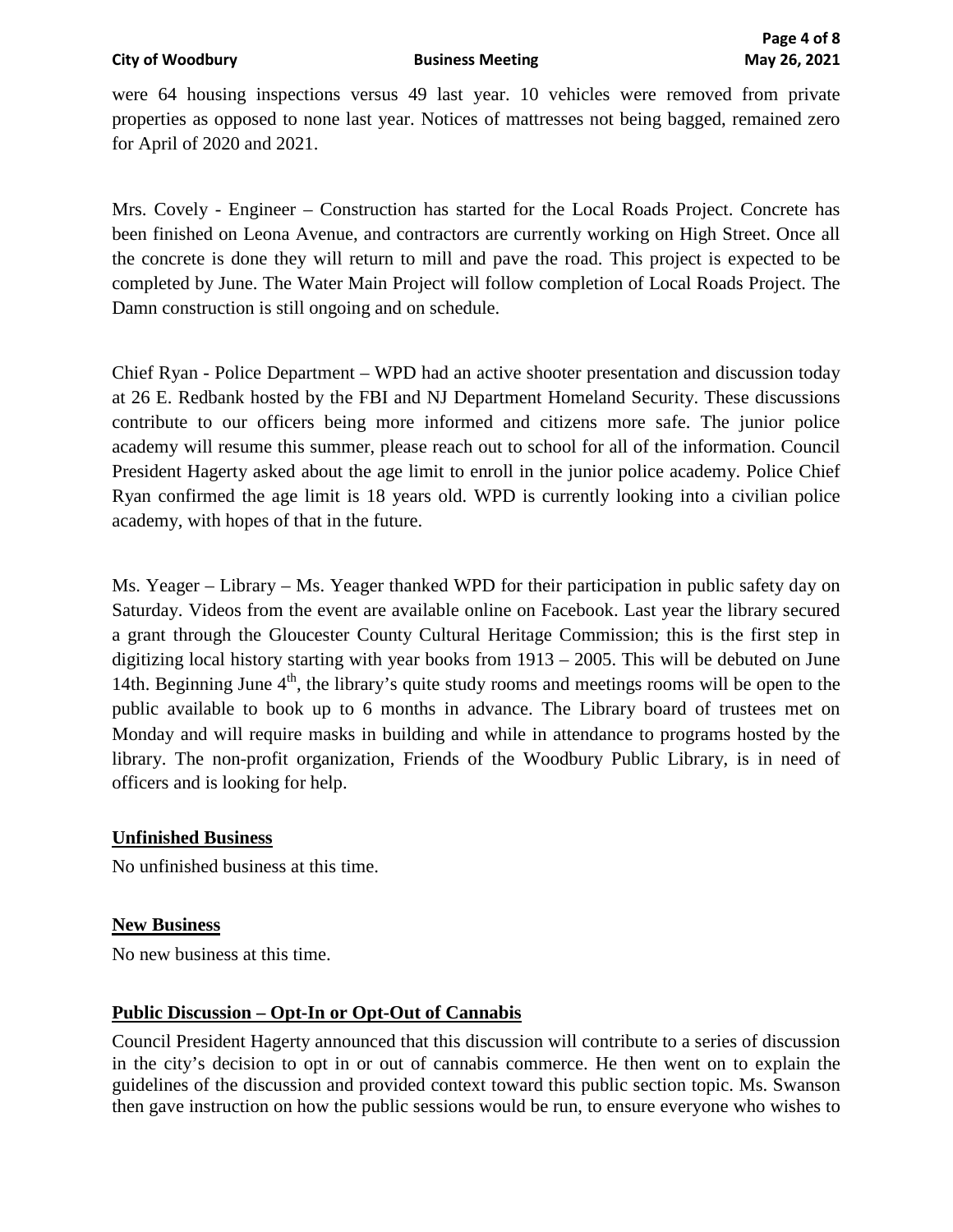speak has a chance to do so.

Councilman Merinuk made a motion to open to the public, seconded by Councilwoman O'Connor. Motion approved by unanimous voice vote.

John Traenkner – 136 Spring St. – Mr. Traenkner voiced that he thinks it's a great opportunity and will be a huge game-changer for the City of Woodbury.

Charles Hughes – 31 N. Childs St. – Mr. Hughes thanked council for updating the map to reflect the 1000 ft. radius, and zoning of different areas. Mr. Hughes asked for clarity on the new laws in regards to drug free school zones. Solicitor, Jeff Krachun answered that with the decriminalization of marijuana, the proximity of cannabis commerce does not apply to drug free school zones on a state level. Mr. Hughes then inquired about the significance of the circles on the map and related it directly to the fact sheet that was provided to the public addressing laws A21, and A1987 discussing drug distribution and commerce near schools. Council President Hagerty explained the state guidelines. Solicitor, Jeff Krachun explained that the circles on the map were determined out of consideration of the municipality. Mr. Hughes then asked for a state contact that can explain how a learning institution is to be defined as a school. He then expressed that he does not want cannabis to be sold or distributed within 1,000 ft. of a school. He then inquired if planning and zoning has been looking into this, and if we opt-out now, is there opportunity to opt-in later once we have a better understanding of the industry. Council President Hagerty and Solicitor, Jeff Krachun answered.

Amanda Terpstra – 442 Poplar Ave. Woodbury Heights – Ms. Terpstra thanked council for putting together this public forum. She introduced herself as the co-founder of Best Buds. They are in the process of applying for a retail dispensary permit, and are looking to operate in the City of Woodbury. Ms. Terpstra then asked, after the ordinance is passed and how do we go about the working with the City to get licensing. Solicitor Jeff Krachun answered. Ms. Terpstra then asked for meeting to be arranged offline to help gain clarity on the process and address some concerns. Solicitor Jeff Krachun and Council President Hagerty answered.

Jared Hunter – 23 N Drexel St. – Mr. Hunter expressed his support for opting in for cannabis commerce and stated it would be a great opportunity. Mr. Hunter asked during this process of developing the policy or ordinance if we are pushing a racial equity index impact. Council President Hagety answered.

Jamilah Damiani – 324 S. Colombia St. – Ms. Damiani referenced her question asked at the last council meeting, if any member of council has ever been to a dispensary. She then expressed her father's knowledge of dispensary operations and how law enforcement is surprised about the professionalism, proper regulation and cleanliness of dispensaries. She then encouraged council to visit 2-3 local dispensaries, document their findings and take that into consideration when making this decision. Council President Hagerty answered, and asked if she had any nearby dispensaries to recommend. Ms. Damiani said she does not have a recommendation for council at this time. Councilman Fleming contributed about his personal experiences and feedback he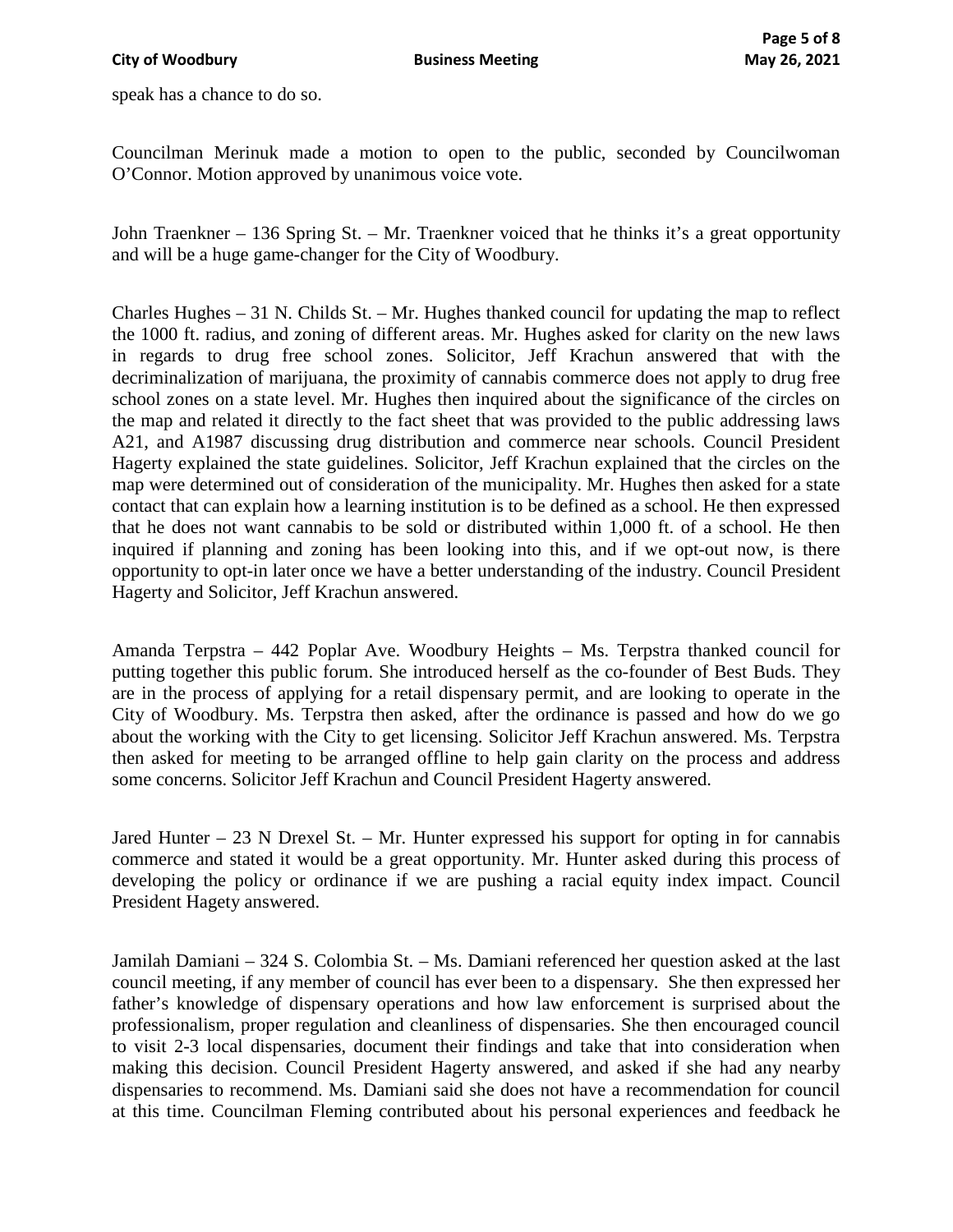has heard.

Kaylyn Roger – 224 Delaware St. – Ms. Roger reiterated that she would like to keep cannabis commerce out of residential neighborhoods. She then inquired how council plans to keep community engaged moving forward when policies are developed. Solicitor Jeff Krachun and Council President Hagerty answered.

Tony Alveario – 522 Delaware St. – Mr. Alveario provided a list of negatives of land uses that contribute to a poor impact on business districts within small towns. He expressed that if we want to change Borad Street, we have to change the businesses we put there. He is not saying to opt in or opt out, but he thinks cannabis commerce belongs in malls and not near homes. Council President Hagerty thanked Mr. Alveario and proposed to have a meeting offline.

John Fulmer – 548 Hunter St. – Mr. Fulmer expressed due to the new nature of this industry to the state of New Jersey, it would be prudent for Woodbury to opt-out until we there is more clarity on policy and procedure of bringing cannabis commerce into the city. Once we gain more of an understanding he expressed that he feels that Woodbury should opt-in for retail but opt-out of cultivation and manufacturing.

Ken Mcilvaine – 456 Delaware St. – Mr. Mcilvaine inquired about the City's percentage of tax revenue through gross sales. Solicitor Jeff Krachun answered. He then asked for the average annual gross sales of a retail establishment of this kind. Council President Hagerty answered. After a rough estimate, Mr. Mcilvaine suggested that cannabis commerce would be a great economic opportunity based on grossed sales.

Pam Lewis – 115 West St. –Ms. Lewis stated that the map created is excellent, but there are a few schools missing. She expressed her understanding on the federal government and state having different positions on school zones. Is there any aspect of cannabis commerce that the city of Woodbury is opposed to? Council President Hagerty and Councilwoman O'Connor answered.

Hearing no one, Councilman Merinuk made a motion to close to the public, seconded by Councilwoman O'Connor. Motion approved by unanimous voice vote

# **Open to the Public**

Councilman Merinuk made a motion to open to the public, seconded by Councilwoman O'Connor. Motion approved by unanimous voice vote.

Cynthia Wheeler – 16 N. Maple St. D3 – Ms. Wheeler requested more information on the damn repair at Stewart Lake. She stated that the proposed completion date was this summer, and she expressed her concerns as the lake does not appear to be retaining water. She expressed being upset about the appearance and smell of the lake as her home faces this fixture. Mrs. Covely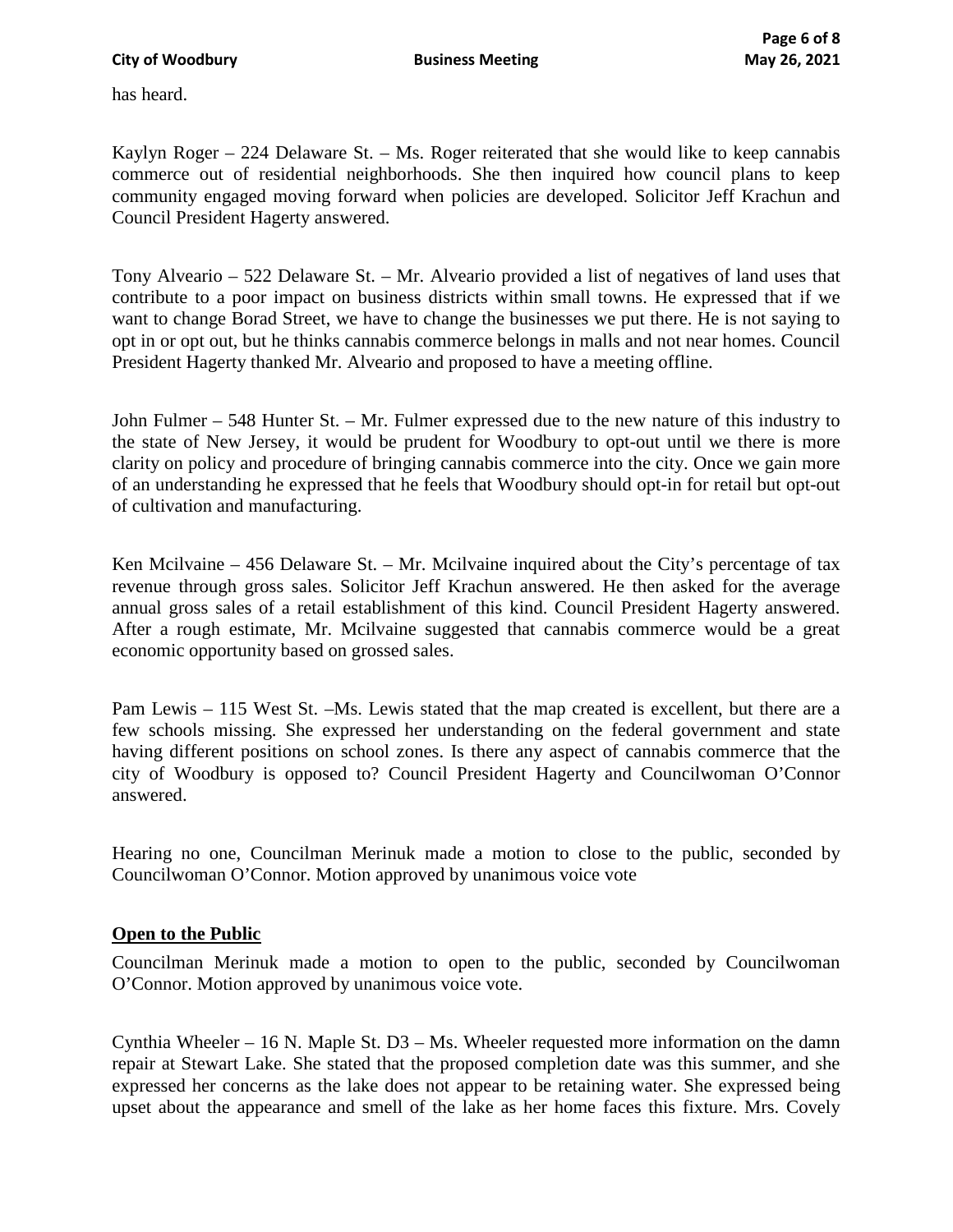answered.

Jared Hunter  $-23$  N. Drexel St.  $-$  Mr. Hunter asked about any plans or updates in regards to a Juneteenth celebration. Councilwoman Miller answered. Mr. Hunter then informed Councilwoman Miller that Pastor Glen DeSheilds of Bethlehem Baptist was looking to get in contact with her to coordinate a Juneteenth event. Councilwoman Miller answered and explained no one has reached out in regard to Juneteenth, but would welcome anyone who would like to assist. Mr. Hunter then asked if there were any planned Memorial Day celebrations that he could advertise. Ms. Swanson answered.

Aaron Weber – 48 Hess Ave. – Mr. Weber inquired about when the winner of the Arbor Day poster contest will be announced, what the process was of getting the winners awarded the prizes, and if we had any plans to showcase the posters submitted. Ms. Swanson answered. Mr. Weber then asked when the banners will be up for display around town. Ms. Swanson and Mayor Sickel answered.

Mrs. Roger – 224 Delaware St. – Mrs. Roger thanked John Leech and public works for the tree removal. She expressed that she was the chair for the non-profit Friends of the Library, and they are currently looking for a treasurer. She referenced the OCMA public meeting act, and asked if council had any intentions on including the public in all committee meetings. Solicitor Jeff Krachun and Council President Hagerty answered. Mrs. Roger inquired when someone on council has someone taken a college level economic class. Council President Hagerty answered.

Bill Gotthardt – 26 N. Horace St. – Mr. Gotthardt requested an update on the Volunteer Fire Department. Solicitor Jeff Krachun answered. He stated that he would like the solicitor to reach out to volunteers directly regarding their charges. Solicitor, Jeff Krachun answered. He then asked if the Mayor verified all certifications from outside departments that are currently supporting Woodbury. Solicitor, Jeff Krachun answered.

Charles Hughes – 31 N. Childs St. – Mr. Hughes announced that Troop 7 will not be doing any Memorial Day events, and states that the American legion may be having an event.

Jamilah Damiani – 324 S. Columbia St. – Mrs. Damiani stated in the summer 2021 Gloucester County newsletter, there was no representation on behalf of Woodbury and no events listed. She inquired who is responsible for us not being represented in the newsletter. Council President Hagerty and Mayor Sickel answered. Councilwoman Miller expressed her understanding of what kind of events were advertised in the newsletter mentioned.

Hearing no one, Councilman Merinuk made a motion to close to the public, seconded by Councilwoman O'Connor. Motion approved by unanimous voice vote.

Ms. Yeager – Library – Ms. Yeager announced that their Juneteenth story time will take place on the on the  $16<sup>th</sup>$ . Ms. Yeager thanked Councilwoman Miller for the book she donated for